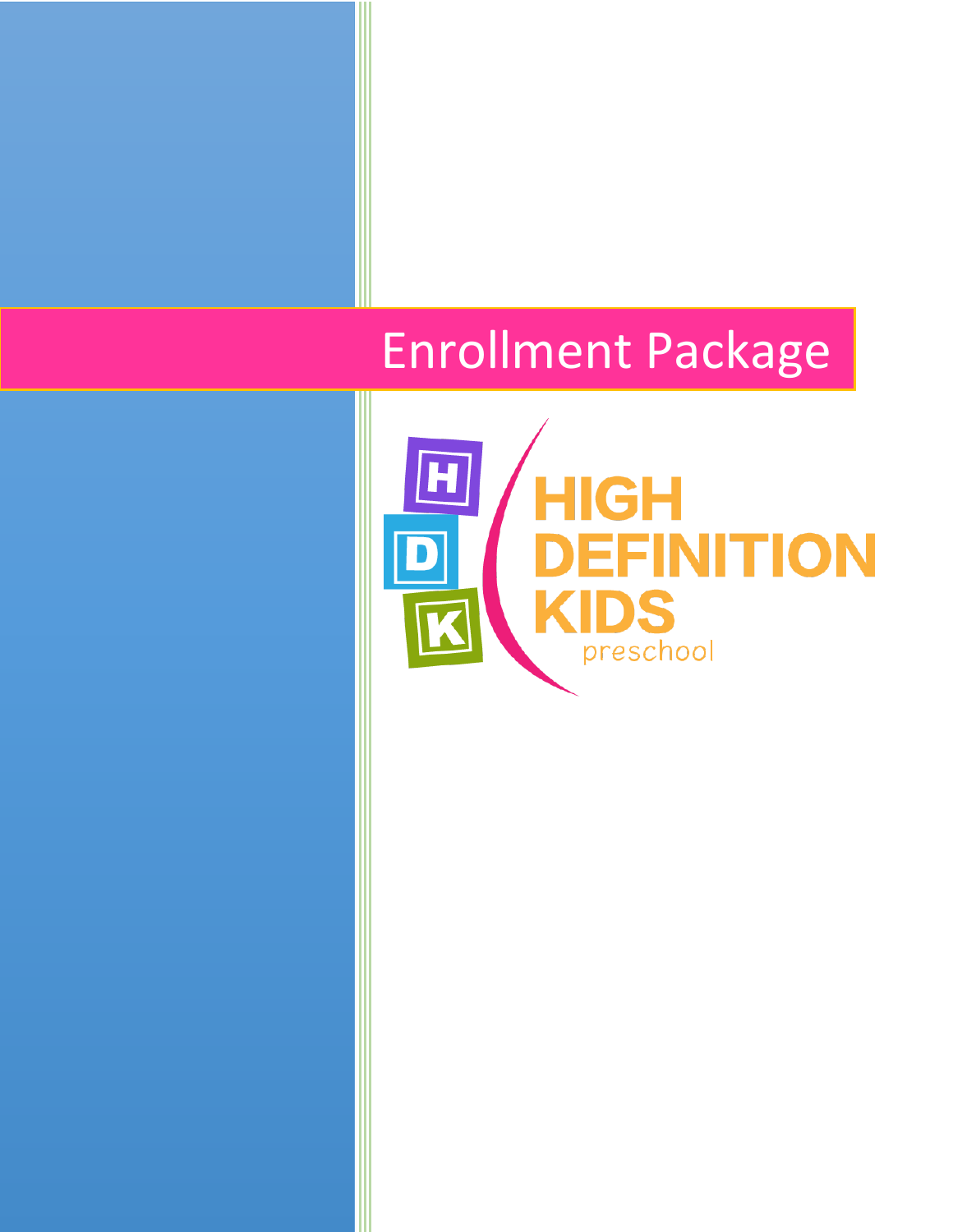

## **ENROLLMENT APPLICATION FORM**

# **CHILD(s) INFORMATION:**

|                                                                         | DOB: the contract of the contract of the contract of the contract of the contract of the contract of the contract of the contract of the contract of the contract of the contract of the contract of the contract of the contr |
|-------------------------------------------------------------------------|--------------------------------------------------------------------------------------------------------------------------------------------------------------------------------------------------------------------------------|
|                                                                         | Gender: $\square$ Male $\square$ Female                                                                                                                                                                                        |
|                                                                         |                                                                                                                                                                                                                                |
| Child's Primary Residence (check one): $\Box$ Mother                    | $\Box$ Father<br>$\Box$ Both<br>$\Box$ Guardian                                                                                                                                                                                |
| Child's Race (optional – check all that apply):                         |                                                                                                                                                                                                                                |
| $\Box$ American-Indian or Alaskan Native<br>$\Box$ Asian                | $\Box$ Black or African-American<br>$\Box$ Multi or Bi-racial                                                                                                                                                                  |
| $\Box$ Native Hawaiian/Other Pacific Islander $\Box$ White $\Box$ Other | $\Box$ Unspecified                                                                                                                                                                                                             |
| Hispanic: $\square$ Yes $\square$ No                                    |                                                                                                                                                                                                                                |
|                                                                         | Child's Primary Language: ___________________________________Proficiency (check one): $\Box$ Little $\Box$ Moderate $\Box$ Proficient                                                                                          |
|                                                                         |                                                                                                                                                                                                                                |
| $\Box$ Monday<br>$\Box$ Tuesday<br><b>Enrolled Days:</b>                | $\Box$ Wednesday<br>$\Box$ Thursday<br>$\Box$ Friday                                                                                                                                                                           |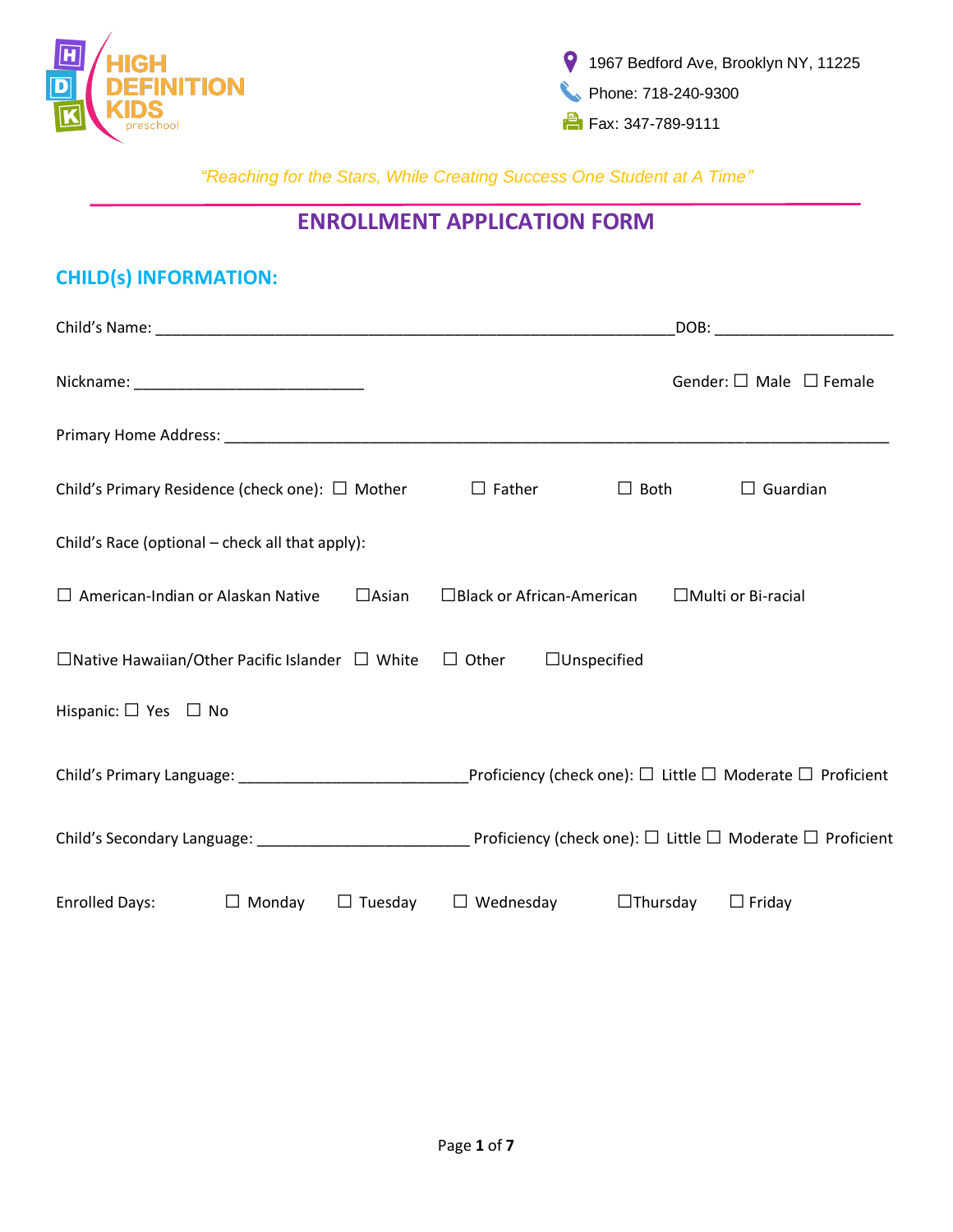

# **PARENT/GUARDIAN(s) INFORMATION:**

| Text Messaging: (Please initial)                                                                                                                                                                                                      |                |                                  |                |
|---------------------------------------------------------------------------------------------------------------------------------------------------------------------------------------------------------------------------------------|----------------|----------------------------------|----------------|
| I hereby permit High Definition Kids Pre-School to text message my cell phone number with important<br>announcements must be communicated, such as emergencies, school closing, and other events that will affect my<br>child's care. |                |                                  |                |
|                                                                                                                                                                                                                                       |                |                                  |                |
| Parent/Guardian Marital Status (check one): $\square$ Single                                                                                                                                                                          | $\Box$ Married | $\Box$ Separated $\Box$ Divorced | $\Box$ Widowed |
|                                                                                                                                                                                                                                       |                |                                  |                |
|                                                                                                                                                                                                                                       |                |                                  |                |
|                                                                                                                                                                                                                                       |                |                                  |                |
| Text Messaging: (Please initial)                                                                                                                                                                                                      |                |                                  |                |
| I hereby permit High Definition Kids Pre-School to text message my cell phone number with important<br>announcements must be communicated, such as emergencies, school closing, and other events that will affect my<br>child's care. |                |                                  |                |
|                                                                                                                                                                                                                                       |                |                                  |                |
| Parent/Guardian Marital Status (check one): $\Box$ Single $\Box$ Married                                                                                                                                                              |                | $\Box$ Separated $\Box$ Divorced | $\Box$ Widowed |
|                                                                                                                                                                                                                                       |                |                                  |                |
|                                                                                                                                                                                                                                       |                |                                  |                |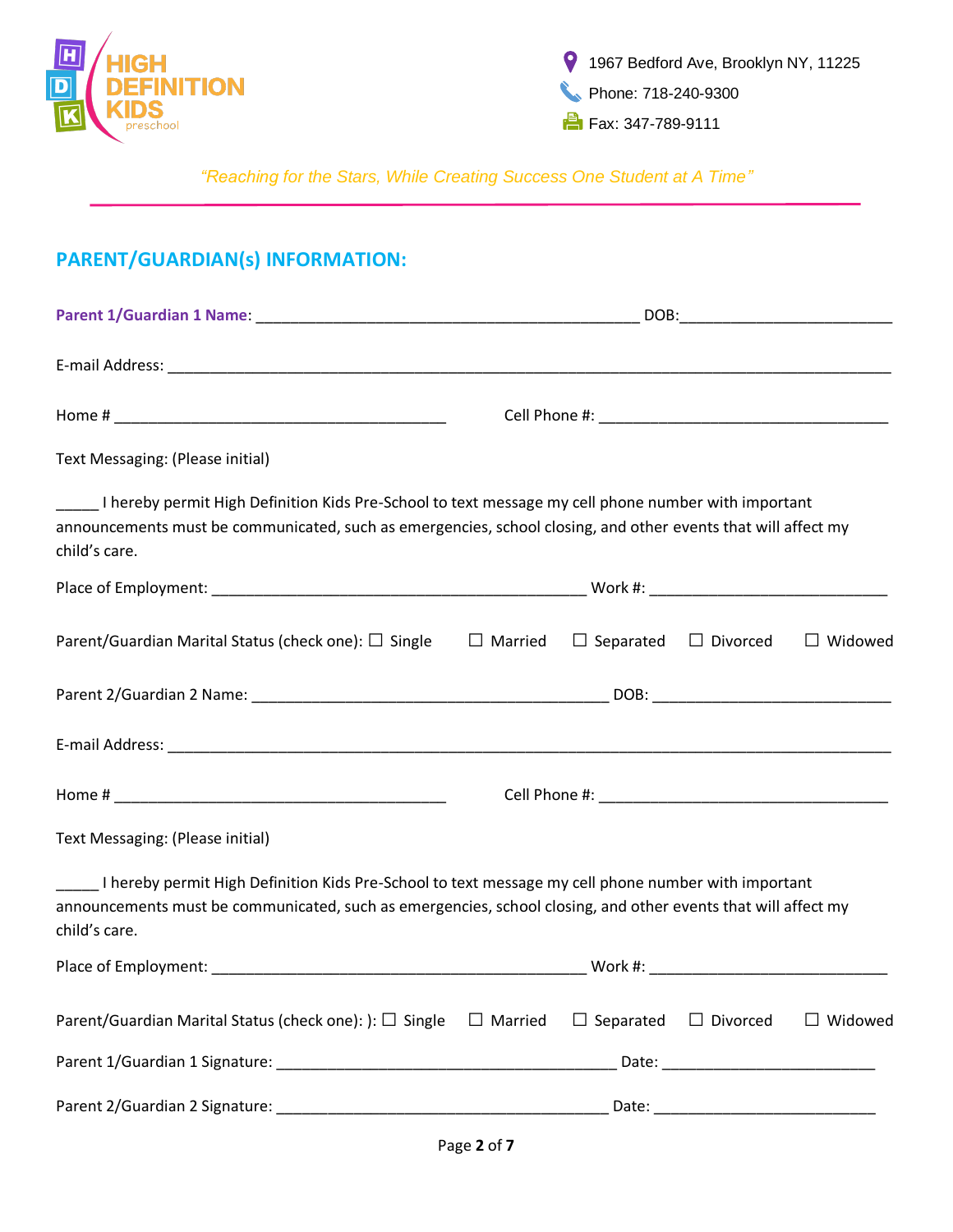



## **EMERGENCY RELEASE AND AUTHORIZED ESCORTS LIST**

To maintain the safety of your children, Parents/Guardians must complete, sign, and return this form to High Definition Kids Pre-School upon enrollment. This form shall be updated periodically or when there are changes in the Emergency Release and Authorized Escort information.

| Child's Name:    | DOB:    |
|------------------|---------|
| Parent/Guardian: | Phone#: |
| Parent/Guardian: | Phone#: |

#### **EMERGENCY RELEASE CONTACTS:**

Only individuals listed below will be considered as designated emergency release persons. Government issued ID will be required at time of pick up. All release persons must be above 16 years of age. Please submit a photo ID of all individuals listed below.

### **NON-EMERGENCY CONTACT PERSONS THAT ARE TO BE DESIGNATED AS RELEASE PERSONS:**

Only individuals listed below are authorized as designated release persons. Government issued ID will be required at time of pick up. All release persons must be above 16 years of age. Please submit a photo ID of all individuals listed below.

| Name:                                                 |
|-------------------------------------------------------|
| Relationship to Child:                                |
| Preferred Contact Information:                        |
| Home Address: ______________                          |
| $\Box$ Emergency Release $\Box$ Non-Emergency Release |
|                                                       |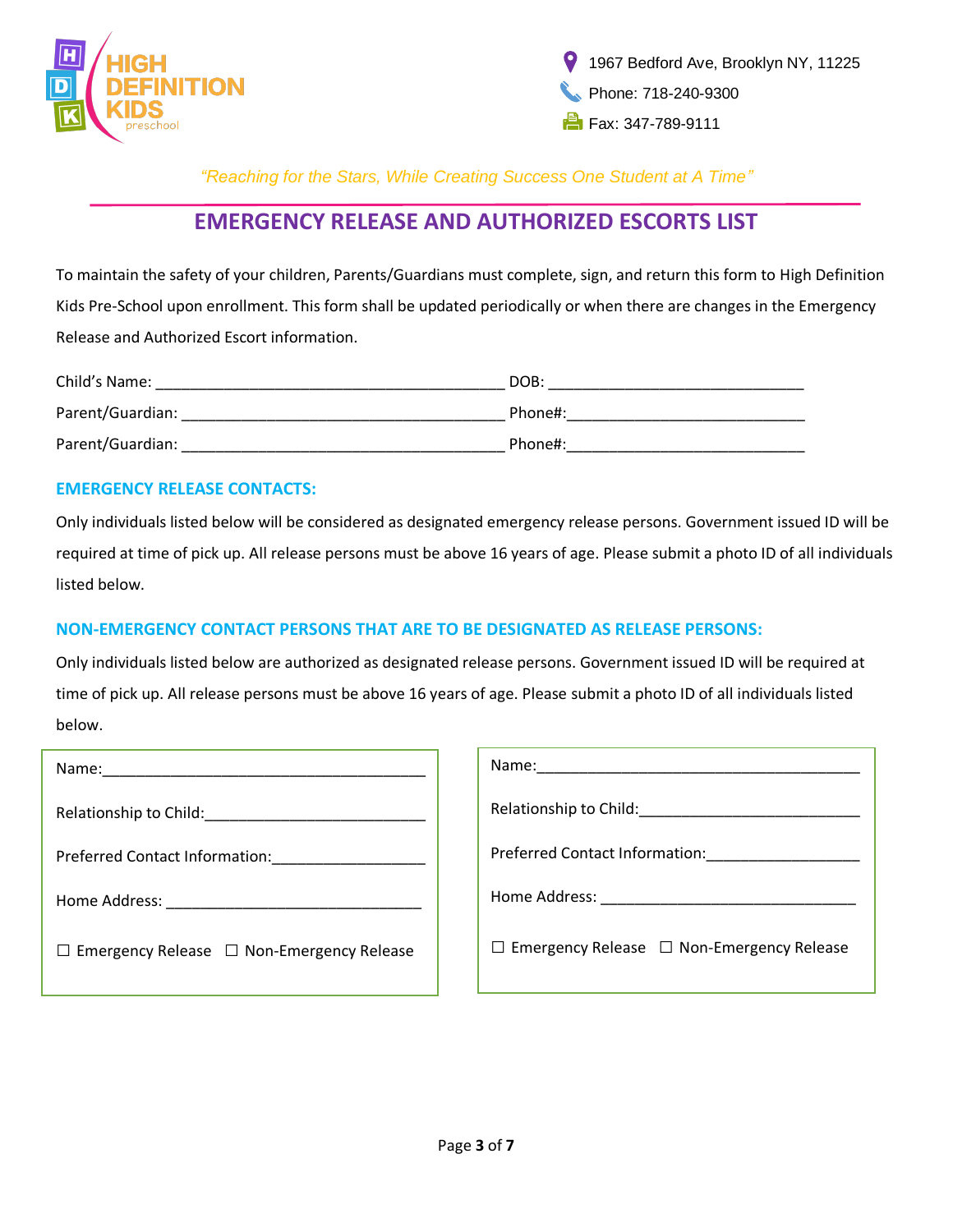

| Preferred Contact Information:______________________  |                                                                                                                  |
|-------------------------------------------------------|------------------------------------------------------------------------------------------------------------------|
|                                                       |                                                                                                                  |
| $\Box$ Emergency Release $\Box$ Non-Emergency Release | $\Box$ Emergency Release $\Box$ Non-Emergency Release                                                            |
|                                                       |                                                                                                                  |
|                                                       |                                                                                                                  |
|                                                       |                                                                                                                  |
| Preferred Contact Information:_______________________ |                                                                                                                  |
|                                                       |                                                                                                                  |
| $\Box$ Emergency Release $\Box$ Non-Emergency Release | $\Box$ Emergency Release $\Box$ Non-Emergency Release                                                            |
|                                                       | and the control of the control of the control of the control of the control of the control of the control of the |
|                                                       |                                                                                                                  |
|                                                       |                                                                                                                  |
| Preferred Contact Information:_______________________ | Preferred Contact Information: _______________________                                                           |
|                                                       |                                                                                                                  |
| $\Box$ Emergency Release $\Box$ Non-Emergency Release | $\Box$ Emergency Release $\Box$ Non-Emergency Release                                                            |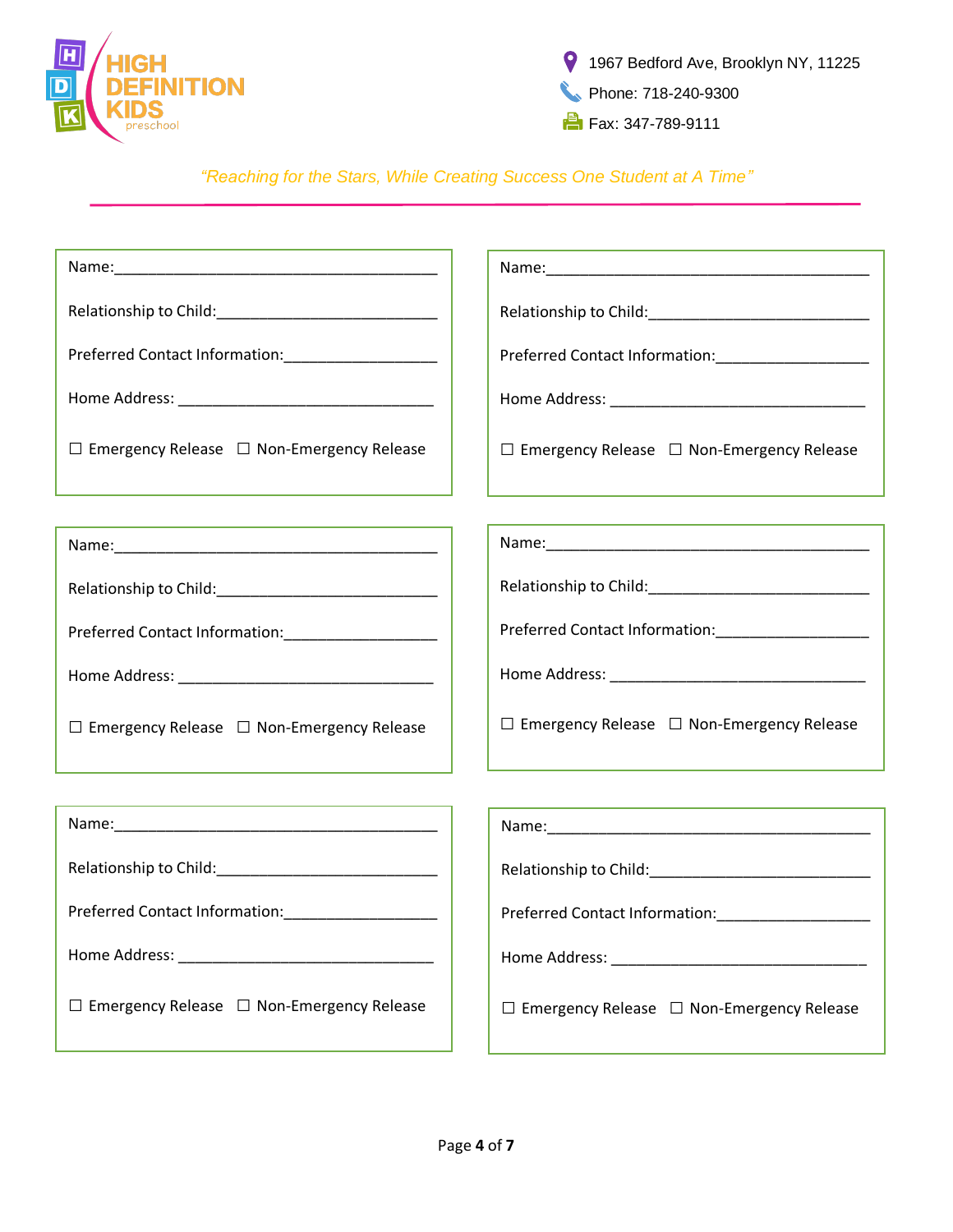

## **PHOTO CONSENT FORM AND PARENT PORTAL ACCOUNT**

| Child's Name:            | DOB: |  |
|--------------------------|------|--|
| Parent/Guardian Name(s): |      |  |

## **PHOTO CONSENT**

Photos are taken daily in our classrooms to capture the milestones that your child achieves. Photos are used for weekly newsletters, our website (both public and private), quarterly parents and family newsletters, and printed marketing materials. Please indicate your permission for consent and sign below.

Photos: (Please mark your answer where indicated)

| Your child's classroom weekly newsletter (not visible to the public)                                                                       |  | $\Box$ Yes $\Box$ No |
|--------------------------------------------------------------------------------------------------------------------------------------------|--|----------------------|
| High Definition Kids Pre-School secured Parent Portal website (members only, not visible to the public) $\Box$ Yes $\Box$ No               |  |                      |
| High Definition Kids Pre-School Parents and Family Newsletter (distributed to all centers, not visible to the public) $\Box$ Yes $\Box$ No |  |                      |
| Social media and company website Facebook, Twitter, etc. (visible to the public)                                                           |  | $\Box$ Yes $\Box$ No |
| Printed Marketing Materials (visible to the public)                                                                                        |  | $\Box$ Yes $\Box$ No |
| Flyers, brochures, magazines, advertisements, etc.                                                                                         |  | $\Box$ Yes $\Box$ No |
|                                                                                                                                            |  |                      |

Parent's Signature: **Example 2018** 

## **OUTDOOR ACTIVITIES & FIELD TRIP CONSENT**

At High Definition Kids Pre-School our students experiencing learning activities outdoors as well. This may include parks, supermarkets, museums and more. Please indicate your permission for consent and sign below.

 $\square$  I authorize High Definition Kids Pre-School to allow my child to (identified above), to partake in outdoor activities and field trips.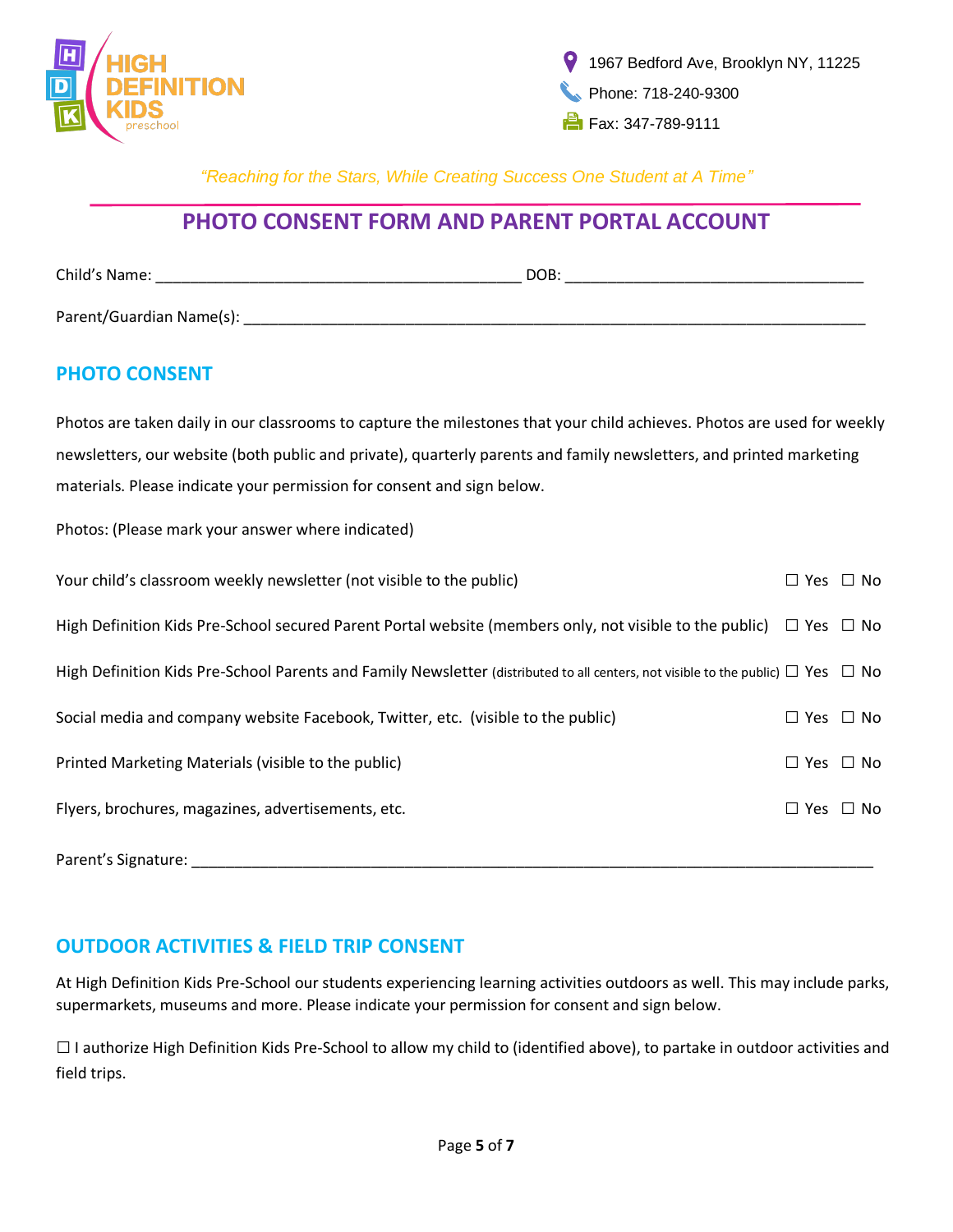

1967 Bedford Ave, Brooklyn NY, 11225 Phone: 718-240-9300  $\frac{1}{2}$  Fax: 347-789-9111

*"Reaching for the Stars, While Creating Success One Student at A Time"*

## **PARENT PORTAL ACCOUNT**

Please create a username at https://highdefkidsorg to gain access to the private Parent Portal section of our website where we will post photos and information about your child's class activities. This site is not visible to the public.

*Photo Consent Form and Parent Portal Account Password Information:* The password should be at least seven characters long. To make it stronger, use upper- and lower-case letters, numbers and symbols like (! " ? \$ % ^ & ). You will be notified via email when your account has been set up.